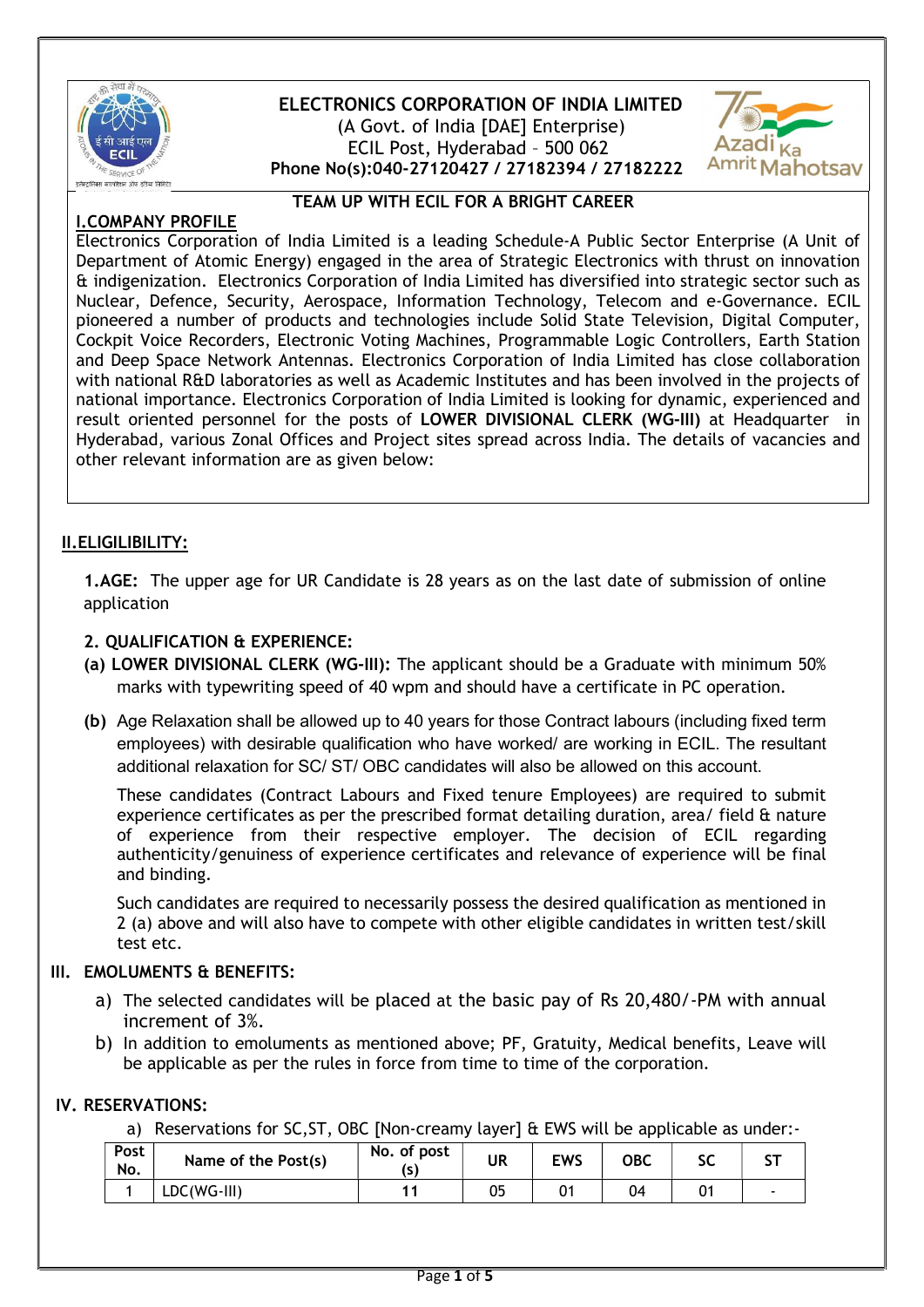The candidates belonging to EWS, who are not covered under the reservation for SCs, STs and OBCs shall get 10% reservation.

Reservations for PWD and Ex-Servicemen will be applicable as per Government of India guidelines.

## V.RELAXATIONS & EXEMPTIONS:

- a) Age: Upper age limit is relaxable by 5 years for SC/ST and 3 years for OBC candidates. The upper age limit is further relaxable by 10 years for Persons with Disabilities (degree of disability 40% or above) and 5 years for the candidates who had ordinarily been domiciled in the state of Jammu & Kashmir from 01/01/1980 to 31/12/1989. Exservicemen are eligible for age relaxation for the service rendered in Defence plus three years.
- b) Qualification: The qualification is relaxed to passed in Graduation with typewriting speed 25 wpm for SC/ST candidates.

#### VI.MODE OF SELECTION:

- a) The selection methodology will comprise two stage selection process i.e Written test and skill test. No interview shall be conducted.
- b) The weightage for Written Test & skill test is 50:50 respectively and 60% in overall for selection of candidates.
- c) All eligible candidates shall be called for written test however, for skill test candidates shall be called in the ratio of 1:4 based on the performance in written test.
- d) Equal Nos of candidates shall be kept in panel and the panel will be valid for a period of 6 Months from the date of its approval.

#### b) WRITTEN TEST:

- a) The Question Paper will be in English & Hindi only. The Written Test shall be of Objective Multiple-Choice Type. Every wrong question will attract 0.25 negative marks.
- b) The Answer Sheet will be OMR sheet.
- c) The date, time and venue of written test will be intimated by e-mail / SMS. The candidates have to download the Hall Ticket for Written Test from the link provided on our website: http//careers.ecil.co.in. The candidates have to bring their Hall Ticket along with ID-Proof [viz. Aadhar, PAN, Voter-ID, Driving Licence or any of the Government ID proof] for attending written test along with Application Fee receipt, if applicable.

#### c) CERTIFICATE VERIFICATION PROCESS & SKILL TEST:

- a) The date, time and venue of skill test will be intimated by e-mail / SMS. The candidates should download the Hall Ticket for skill test from the link provided on our website: http//careers.ecil.co.in. The eligible candidates will be allowed to attend skill test only after successful verification of certificates. The Certificate Verification will be conducted before the skill test on the same day. Candidates should bring their Hall Ticket along with ID Proof viz. [viz. Aadhar, PAN, Voter-ID, Driving Licence any of the ID proof]. At the time of certificate verification, the following certificates should be produced:
- i. On-line registered application form duly signed and with recent colour passport size photo, Hall Ticket
- ii. Matriculation /  $10<sup>th</sup>$  Standard or equivalent certificate indicating the Date of Birth;
- iii. Graduation Mark sheet/Degree Certificate;
- iv. Certificate in PC operations.
- v. No Objection Certificate from their establishment in case of Govt., Servants Central / State / PSUs etc.;
- vi. All original certificates in support of his / her qualification, experience, latest Certificate of caste [SC/ST] & disability (PwD) etc., if applicable any along with a set of photocopies.
- vii. Candidates belongs to SC / ST/ OBC / Persons with Disabilities (PwD)/EWS categories shall be mandatorily required to produce original certificates Issued by the Competent Authority, in the format as prescribed by Govt. of India, along with photocopy of the same, at the time of Document Verification. Candidates belonging to OBC (Non Creamy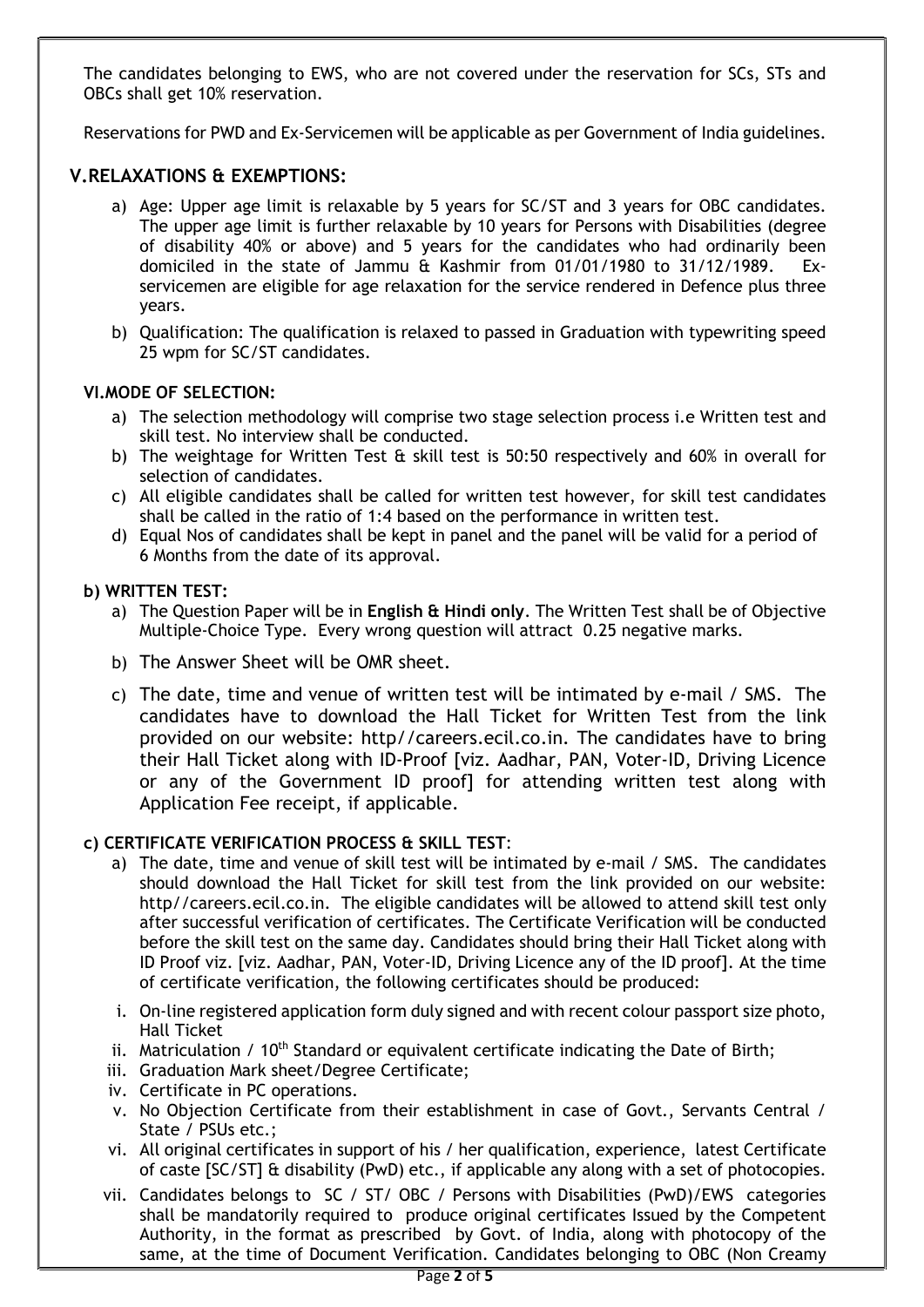Layer) category only, shall be eligible to apply against OBC category. OBC candidates seeking reservation should submit certificate (not older than 06 months) issued by the Competent Authority in the format prescribed by Govt. India.

- viii. A valid certificate for Persons with Disabilities (PWD); Discharge certificate issued by the Competent Authorities for candidates claiming Ex-serviceman Category.
- ix. Relevant certificate, If claiming age relaxation as candidate from J&K.

#### VII.GENERAL CONDITIONS:

- a) Before applying, candidate should read the complete advertisement carefully and ensure that he / she fulfills eligibility criteria in all respects for post applied for. In case at any stage of the recruitment process, it is found that the information furnished by a candidate is incomplete, incorrect, or not in the format prescribed or has been deliberately suppressed the candidature will be summarily rejected. The candidature would be rejected if found ineligible at any stage.
- b) Candidates belonging to General/OBC category (including non-creamy layer)/EWS have to pay a non-refundable application fee of Rs. 500/-(Rupees Five Hundred only). Applicable Bank charges/Taxes, if any, have to be borne by the candidates. Non-payment of fees will result in rejection of application. SC, ST, PWD, and regular employees of ECIL, which includes Fixed Term Contract employees (currently engaged with ECIL) are exempted from payment of Application fee.
- c) Graduation Degree/Mark sheet should have been acquired from recognized Indian University / Statutory Authority. Only full-time regular courses shall only be considered for ascertaining eligibility.
- d) Only on-line applications shall be accepted.
- e) Selected candidates can be posted to any of the locations across India to serve the company.
- f) To & fro Sleeper Class railway fare is admissible to the Out-station candidates who attend the Skill test from station mentioned in the address for correspondence given in the application form (within India) to Hyderabad, subject to production of documentary proof. Travel fare Claim will be paid through Transfer/NEFT to individual SB A/c subject to meeting the eligibility. No local travel cost will be reimbursed.
- g) For queries if any, candidates are advised to visit the link http://careers.ecil.co.in and refer the Frequently Asked Questions (FAQ) section.
- h) All correspondence shall only be made through E-mail ID, as furnished by the applicant in the on-line application-form.
- i) Electronics Corporation of India Limited reserves the right to cancel / restrict / enlarge/ modify the recruitment process, if the need so arises, without assigning any reason thereof.
- j) Any Legal proceeding in respect of any matter / claim or dispute arising out of this advertisement and / or any application in response thereto can be instituted limited to the Courts at GHMC (Kapra Circle) which alone shall have exclusive jurisdiction.
- k) Any query under RTI shall be entertained only up to six months from the date of publication of final results on our website.
- l) In case of any ambiguity/dispute on account of interpretation of advertisement in the version other than English, English version shall prevail.
- m) Canvassing in any form will result into disqualification.
- n) Only Indian Nationals are eligible to apply.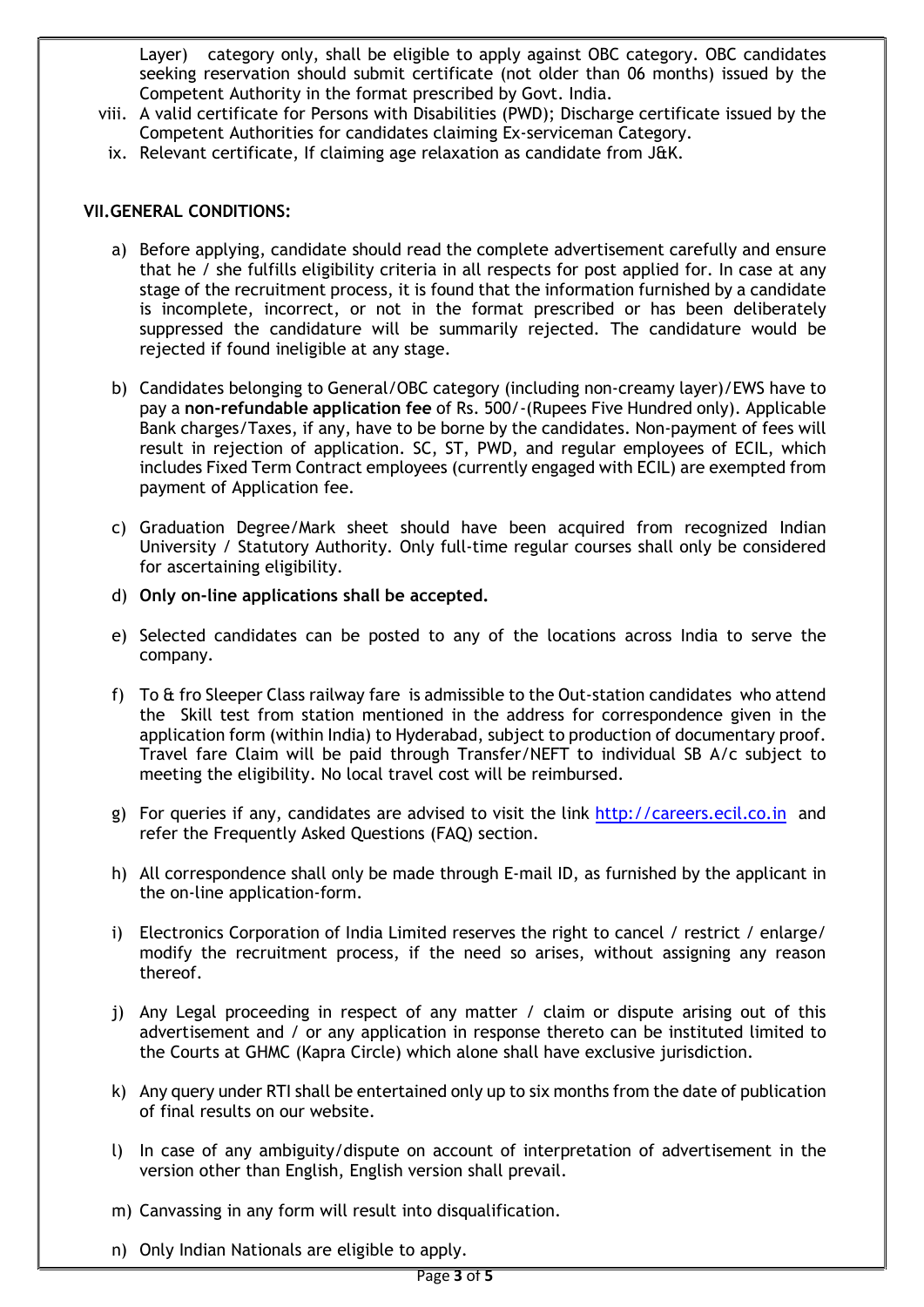- o) No correspondence will be entertained about the outcome of the application, at any stage.
- p) Mere issue of call letter for Skill test does not confer any right of acceptance of candidature and should not be construed as an acknowledgment of fulfilling the eligibility criteria.
- q) The candidates should apply only ONCE. Multiple applications will lead to rejection of candidature
- r) The candidates should have a valid e-mail ID. If not available, may be created for applying on-line. All the correspondence including online application, interview call letter and offer letter or any other information will be sent through your valid e-mail only.

### VIII.HOW TO APPLY:

- a) Eligible candidates including Internal Employees have to apply 'ON-LINE' through our website http://careers.ecil.co.in, alternatively, follow www.ecil.co.in > Careers > e-Recruitment for advertisement details. The on-line application process will be operational from 04.06.2022 (14.00 hrs.) to 25.06.2022 (14.00 hrs.).
- b) After completing on-line application process, the candidate is assigned a system generated application number to be used for any future reference.
- c) Candidate is required to take the printout of registered on-line application form which will be available up to last date for On-line registration.
- d) The candidate must sign on print-out of on-line registered application form by affixing the recent colour passport size photograph (4X3 cm) and bring the self-attested copies of date of birth, educational qualifications, experience, Caste & PwD (if any) along with copy of fee remittance invariably at the time of document verification before the skill test.
- e) Candidate must upload Photo & Signature (both are in 'jpeg' format only) as per the following specifications:
- Photograph must be a formal & recent colour passport size (4X3 Cm.) with blue background only.
- Size of the Photograph & Signature should be less than 100kb & 50kb respectively

#### IX.HOW TO MAKE PAYMENT :

General candidates (UR)/EWS/OBC are required to pay a fee of 500/- (Rupees Five hundred only) as Application Fee.

In case of any mistake made by the candidate on payment, Application Fee will not be paid back under any circumstances.

The instructions for paying application fee are available in e-Recruitment web page under Advt. No. 09/2022.

Note: The payment of Application Fee through Online or Offline, the photocopy of Application Fee Remittance Slip has to be enclosed along with the requisite enclosures at the time of Document Verification process before the skill test.

IN ORDER TO AVOID LAST MINUTE HURRY, THE CANDIDATES ARE ADVISED TO APPLY EARLY ENOUGH. ECIL WILL NOT BE RESPONSIBLE FOR NETWORK PROBLEMS OR ANY OTHER ISSUES IN SUBMISSION OF ONLINE APPLICATION.